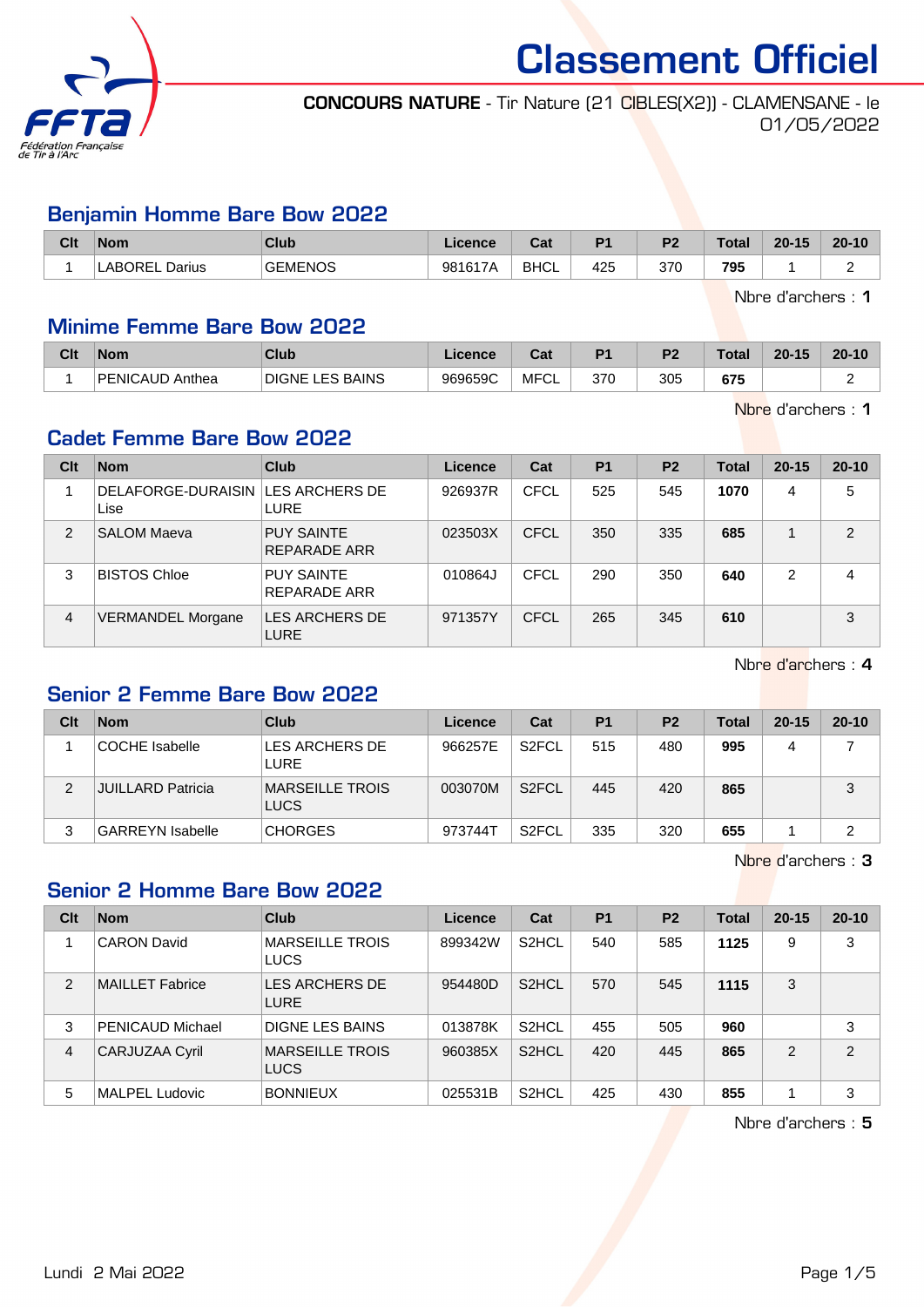

CONCOURS NATURE - Tir Nature (21 CIBLES(X2)) - CLAMENSANE - le 01/05/2022

#### Senior 3 Femme Bare Bow 2022

| Clt | <b>Nom</b>                     | Club                              | Licence | Cat   | P <sub>1</sub> | P <sub>2</sub> | <b>Total</b> | $20 - 15$ | $20 - 10$ |
|-----|--------------------------------|-----------------------------------|---------|-------|----------------|----------------|--------------|-----------|-----------|
|     | <b>TRANCHIMAND</b><br>Roselyne | <b>BONNIEUX</b>                   | 362485F | S3FCL | 480            | 510            | 990          |           | 4         |
| 2   | ROUX Christine                 | <b>VOLX</b>                       | 814541W | S3FCL | 445            | 455            | 900          |           | 5         |
|     | BARBIER Elisabeth              | <b>PUY SAINTE</b><br>REPARADE ARR | 664530R | S3FCL | 405            | 490            | 895          |           | 4         |

Nbre d'archers : 3

## Senior 3 Homme Bare Bow 2022

| Clt | <b>Nom</b>               | Club                          | Licence | Cat   | P <sub>1</sub> | P <sub>2</sub> | <b>Total</b> | $20 - 15$ | $20 - 10$ |
|-----|--------------------------|-------------------------------|---------|-------|----------------|----------------|--------------|-----------|-----------|
|     | NORTES ALCARAZ<br>Michel | LE MUY                        | 727294M | S3HCL | 530            | 590            | 1120         | 5         |           |
| っ   | RAZ Theodore             | CAVAILLON                     | 895326F | S3HCL | 465            | 460            | 925          | 8         |           |
| 3   | <b>DARNIS Guy</b>        | LES ARCHERS DE<br><b>LURE</b> | 689173B | S3HCL | 400            | 475            | 875          | 4         | 5         |

Nbre d'archers : 3

# Senior 2 Homme Arc à Poulies nu 2022

| Clt | <b>Nom</b>             | Club            | Licence | Cat                | P <sub>1</sub> | P <sub>2</sub> | <b>Total</b> | $20 - 15$ | $20 - 10$ |
|-----|------------------------|-----------------|---------|--------------------|----------------|----------------|--------------|-----------|-----------|
|     | <b>FAVENNEC Johnny</b> | <b>SORGUES</b>  | 883182F | S <sub>2</sub> HCO | 535            | 570            | 1105         |           |           |
| -   | POUSSARD Gilles        | <b>MERINDOL</b> | 441747K | S <sub>2</sub> HCO | 395            | 395            | 790          |           |           |

Nbre d'archers : 2

#### Senior 3 Femme Arc à Poulies nu 2022

| Clt | <b>Nom</b>                | Club            | icence  | יפ<br>⊍a           | D <sub>1</sub> | D.  | Total | -15<br>20 <sub>1</sub> | $20 - 10$ |
|-----|---------------------------|-----------------|---------|--------------------|----------------|-----|-------|------------------------|-----------|
|     | Danielle<br><b>MORARD</b> | <b>BONNIEUX</b> | 090253B | $\sim$<br>ుర్<br>w | 545            | 570 | 115   |                        |           |

Nbre d'archers : 1

#### Senior 3 Homme Arc à Poulies nu 2022

| Clt | <b>Nom</b>       | Club            | Licence | Cat   | P <sub>1</sub> | P <sub>2</sub> | <b>Total</b> | $20 - 15$ | $20 - 10$ |
|-----|------------------|-----------------|---------|-------|----------------|----------------|--------------|-----------|-----------|
|     | INAREJOS Ricardo | <b>BONNIEUX</b> | 402573E | S3HCO | 635            | 600            | 1235         | 13        |           |
|     | MARTINEZ Robert  | <b>VOLX</b>     | 346132F | S3HCO | 540            | 585            | 1125         |           |           |
|     | HENRY Herve      | CAVAILLON       | 936888G | S3HCO | 465            | 420            | 885          |           |           |

Nbre d'archers : 3

# Senior 2 Femme Arc Droit 2022

| Clt | <b>Nom</b>     | Club                    | Licence | Cat                | P <sub>1</sub> | P <sub>2</sub> | <b>Total</b> | $20 - 15$ | $20 - 10$ |
|-----|----------------|-------------------------|---------|--------------------|----------------|----------------|--------------|-----------|-----------|
|     | ⊦JURADO Cecile | MARSEILLE TROIS<br>LUCS | 950231K | S <sub>2</sub> FAD | 215            | 300            | 515          |           |           |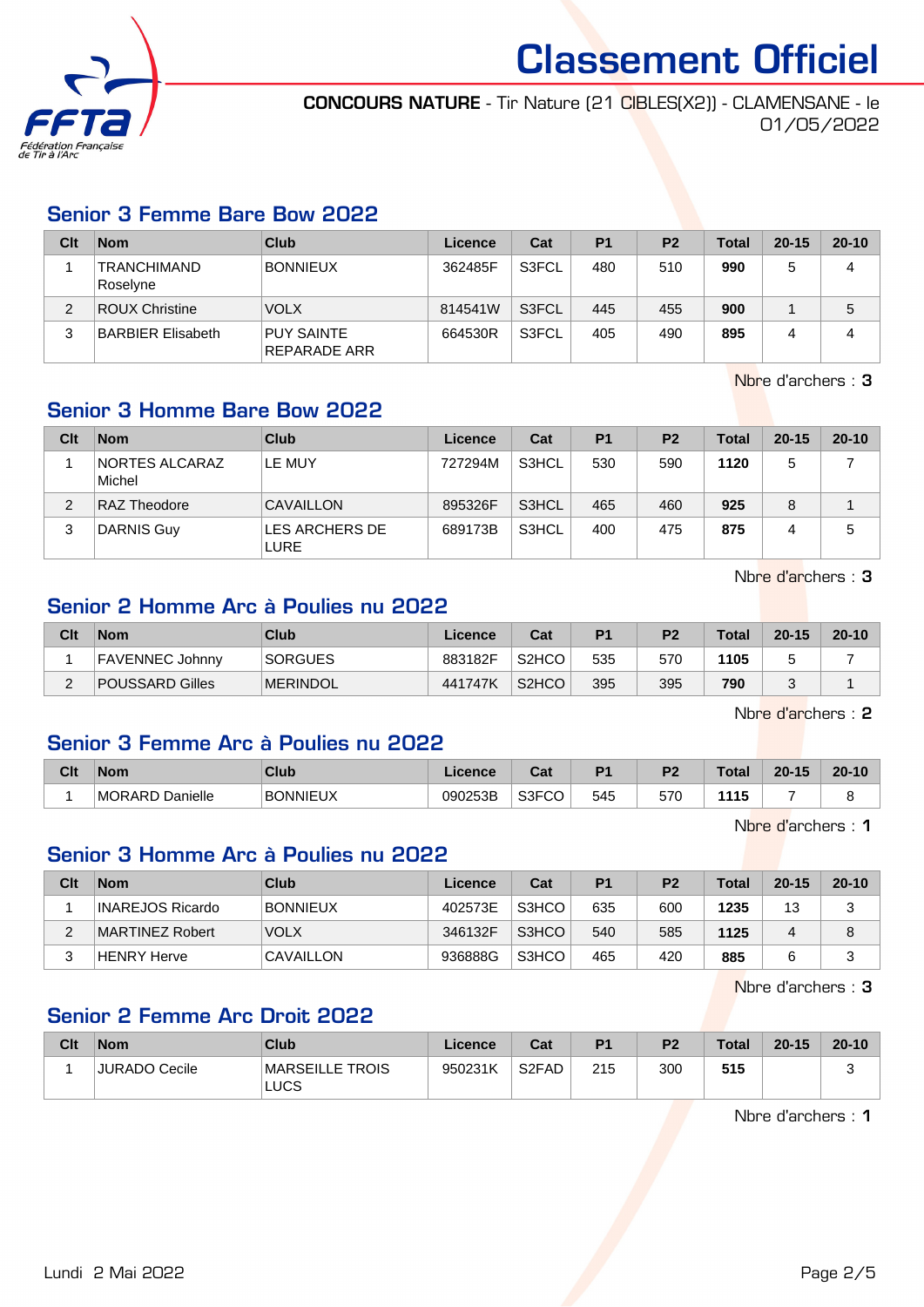

CONCOURS NATURE - Tir Nature (21 CIBLES(X2)) - CLAMENSANE - le 01/05/2022

### Senior 2 Homme Arc Droit 2022

| Clt | <b>Nom</b>             | Club                              | Licence | Cat                | P <sub>1</sub> | P <sub>2</sub> | <b>Total</b> | $20 - 15$ | $20 - 10$ |
|-----|------------------------|-----------------------------------|---------|--------------------|----------------|----------------|--------------|-----------|-----------|
|     | CHARBONNIER Benoit     | ROCHEFORT DU GARD                 | 448521Y | S <sub>2</sub> HAD | 465            | 495            | 960          | ົ         |           |
| 2   | <b>VILLARON Gilles</b> | CHATEAU ARNOUX ST<br><b>AUBAN</b> | 764555N | S <sub>2</sub> HAD | 350            | 355            | 705          | 2         | 2         |
| 3   | <b>JURADO Antony</b>   | <b>MARSEILLE TROIS</b><br>LUCS    | 950230J | S <sub>2</sub> HAD | 225            | 275            | 500          | 2         |           |
| 4   | <b>GARREYN Herve</b>   | <b>CHORGES</b>                    | 967078X | S <sub>2</sub> HAD | 185            | 155            | 340          |           |           |

Nbre d'archers : 4

## Senior 3 Femme Arc Droit 2022

| Clt    | <b>Nom</b>           | Club            | Licence | Cat   | <b>P1</b> | P <sub>2</sub> | Total | $20 - 15$ | $20 - 10$ |
|--------|----------------------|-----------------|---------|-------|-----------|----------------|-------|-----------|-----------|
|        | L HOTEL FranCoise    | LE THOR         | 835973S | S3FAD | 450       | 345            | 795   |           |           |
| $\sim$ | <b>HUE Francoise</b> | <b>PONTOISE</b> | 400489P | S3FAD | 290       | 315            | 605   |           |           |

Nbre d'archers : 2

# Senior 3 Homme Arc Droit 2022

| Clt | <b>Nom</b>               | Club                              | Licence | Cat   | P <sub>1</sub> | P <sub>2</sub> | <b>Total</b> | $20 - 15$ | $20 - 10$ |
|-----|--------------------------|-----------------------------------|---------|-------|----------------|----------------|--------------|-----------|-----------|
|     | <b>GIRARD Philippe</b>   | <b>PUY SAINTE</b><br>REPARADE ARR | 413536W | S3HAD | 545            | 495            | 1040         | 8         | 5         |
| 2   | FONTANEAU Jean<br>Claude | <b>PUY SAINTE</b><br>REPARADE ARR | 098447H | S3HAD | 445            | 525            | 970          | 3         |           |
| 4   | THOMASSIN Alain          | MARSEILLE TROIS<br>LUCS           | 258038B | S3HAD | 240            | 250            | 490          |           |           |

Nbre d'archers : 3

## Cadet Femme Arc Libre 2022

| Clt | <b>Nom</b>    | Club                              | Licence | Cat | P1  | P <sub>2</sub> | <b>Total</b> | $20 - 15$ | $20 - 10$ |
|-----|---------------|-----------------------------------|---------|-----|-----|----------------|--------------|-----------|-----------|
|     | CIOBANU Lucie | <b>PUY SAINTE</b><br>REPARADE ARR | 995714Y | CFT | 510 | 550            | 1060         |           |           |

Nbre d'archers : 1

## Cadet Homme Arc Libre 2022

| Clt | <b>Nom</b>                    | Club                  | Licence | ◠∼<br>⊍a⊧ | P <sub>1</sub> | P <sub>2</sub> | Total | $20 - 15$ | $20 - 10$ |
|-----|-------------------------------|-----------------------|---------|-----------|----------------|----------------|-------|-----------|-----------|
|     | <b>TIFR</b><br>GAI<br>Florian | <b>TARRFN</b><br>VFN' | 960334S | CHTL      | 600            | 600            | 1200  |           |           |

Nbre d'archers : 1

## Junior Homme Arc Libre 2022

| Clt | <b>Nom</b>          | Club             | Licence | ີລະ<br>uai  | D <sub>1</sub> | D0  | $\tau$ otal | $20 - 15$ | $20 - 10$ |
|-----|---------------------|------------------|---------|-------------|----------------|-----|-------------|-----------|-----------|
|     | <b>DENE</b><br>Axel | <b>VENTABREN</b> | 890072V | IHTI<br>JUL | 615            | 590 | 1205        | . .       |           |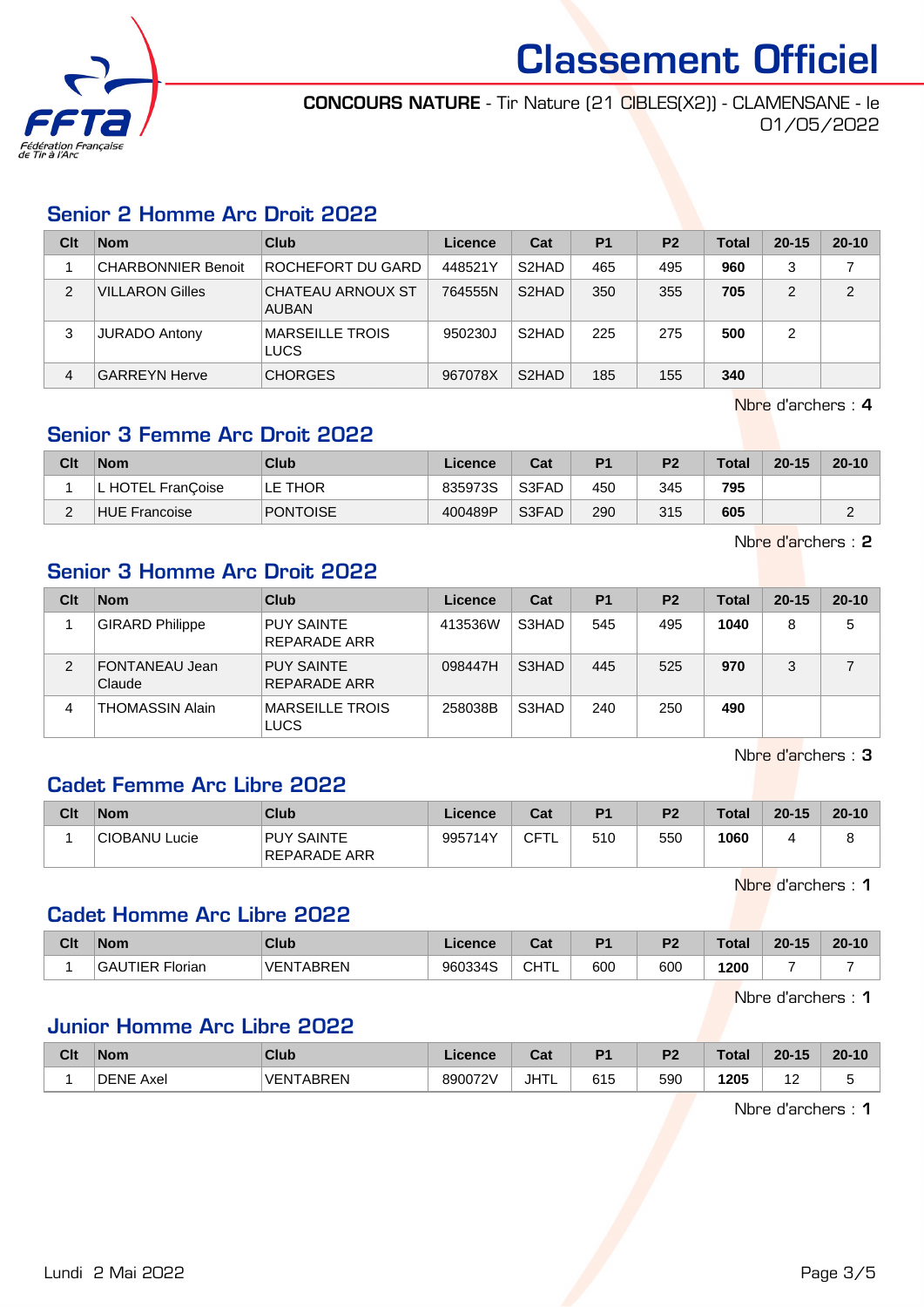

CONCOURS NATURE - Tir Nature (21 CIBLES(X2)) - CLAMENSANE - le 01/05/2022

#### Senior 1 Homme Arc Libre 2022

| Clt        | <b>Nom</b>        | Club           | Licence | Cat                | P <sub>1</sub> | P <sub>2</sub> | Total | $20 - 15$ | $20 - 10$ |
|------------|-------------------|----------------|---------|--------------------|----------------|----------------|-------|-----------|-----------|
|            | DRUJON Jean       | <b>MIRAMAS</b> | 367695U | S <sub>1</sub> HTL | 675            | 710            | 1385  | 28        |           |
| $\sqrt{2}$ | POURCEL Sebastien | BARCELONNETTE  | 347630J | S <sub>1</sub> HTL | 685            | 695            | 1380  | 25        | J         |

Nbre d'archers : 2

#### Senior 2 Femme Arc Libre 2022

| Clt | <b>Nom</b>           | <b>Club</b>    | <b>Licence</b> | ີາ<br>⊍a⊧               | D <sub>1</sub> | D <sub>2</sub> | Total | $20 - 15$ | $20 - 10$ |
|-----|----------------------|----------------|----------------|-------------------------|----------------|----------------|-------|-----------|-----------|
|     | <b>RUIZ</b><br>Carol | <b>COGOLIN</b> | 708905Z        | <b>QOET</b><br>،∠ت<br>- | 645            | 655            | 1300  | 18        | v         |

Nbre d'archers : 1

## Senior 2 Homme Arc Libre 2022

| Clt | <b>Nom</b>        | Club                           | Licence | Cat   | <b>P1</b> | P <sub>2</sub> | Total | $20 - 15$ | $20 - 10$ |
|-----|-------------------|--------------------------------|---------|-------|-----------|----------------|-------|-----------|-----------|
|     | MORETTO Jean-Yves | MARSEILLE TROIS<br><b>LUCS</b> | 740882G | S2HTL | 695       | 695            | 1390  | 26        |           |
| C   | RUIZ Alain        | <b>COGOLIN</b>                 | 599520C | S2HTL | 675       | 685            | 1360  | 26        | ◠         |

Nbre d'archers : 2

## Senior 3 Femme Arc Libre 2022

| Clt | <b>Nom</b>                        | Club   | Licence | Cat        | D <sub>1</sub> | P <sub>2</sub><br>- | <b>Total</b> | $20 - 15$ | $20 - 10$ |
|-----|-----------------------------------|--------|---------|------------|----------------|---------------------|--------------|-----------|-----------|
|     | <b>NORTES ALCARAZ</b><br>Mireille | ∟E MUY | 727292K | S3FT<br>-- | 605            | 655                 | 1260         | л<br>N    | v         |

Nbre d'archers : 1

#### Senior 3 Homme Arc Libre 2022

| Clt | <b>Nom</b>        | Club              | Licence | Cat   | P <sub>1</sub> | P <sub>2</sub> | <b>Total</b> | $20 - 15$ | $20 - 10$ |
|-----|-------------------|-------------------|---------|-------|----------------|----------------|--------------|-----------|-----------|
|     | METAYER Erick     | <b>ISTRES</b>     | 302211R | S3HTL | 675            | 640            | 1315         | 15        | 6         |
|     | PAGNACCO Richard  | LA VALETTE DU VAR | 930865K | S3HTL | 525            | 600            | 1125         |           |           |
|     | CANNATA Dominique | <b>CAVAILLON</b>  | 807725M | S3HTL | 455            | 535            | 990          |           |           |

Nbre d'archers : 3

#### Senior 1 Femme Arc Chasse 2022

| Clt | <b>Nom</b>                     | Club                                    | Licence | ∩^∙<br>ual         | D <sub>4</sub> | ng. | Total | $20 - 15$ | $20 - 10$ |
|-----|--------------------------------|-----------------------------------------|---------|--------------------|----------------|-----|-------|-----------|-----------|
|     | <b>SAL</b><br>Amandine<br>VAN. | <b>ANEFORT</b><br><b>DU GARD</b><br>ROC | 833969N | S <sub>1</sub> FAC | 285            | 235 | 520   |           |           |

Nbre d'archers : 1

## Senior 2 Homme Arc Chasse 2022

| Clt | <b>Nom</b>        | Club                                     | Licence | Cat                            | P <sub>1</sub> | P <sub>2</sub> | <b>Total</b> | $20 - 15$ | $20 - 10$ |
|-----|-------------------|------------------------------------------|---------|--------------------------------|----------------|----------------|--------------|-----------|-----------|
|     | BOUGAMONT Cedric  | ILE THOR                                 | 644248V | S <sub>2</sub> H <sub>AC</sub> | 460            | 345            | 805          |           |           |
| ∠   | CHALUMEAU Antoine | <b>CHATEAU ARNOUX ST</b><br><b>AUBAN</b> | 038430X | S <sub>2</sub> HAC             | 255            | 255            | 510          |           |           |